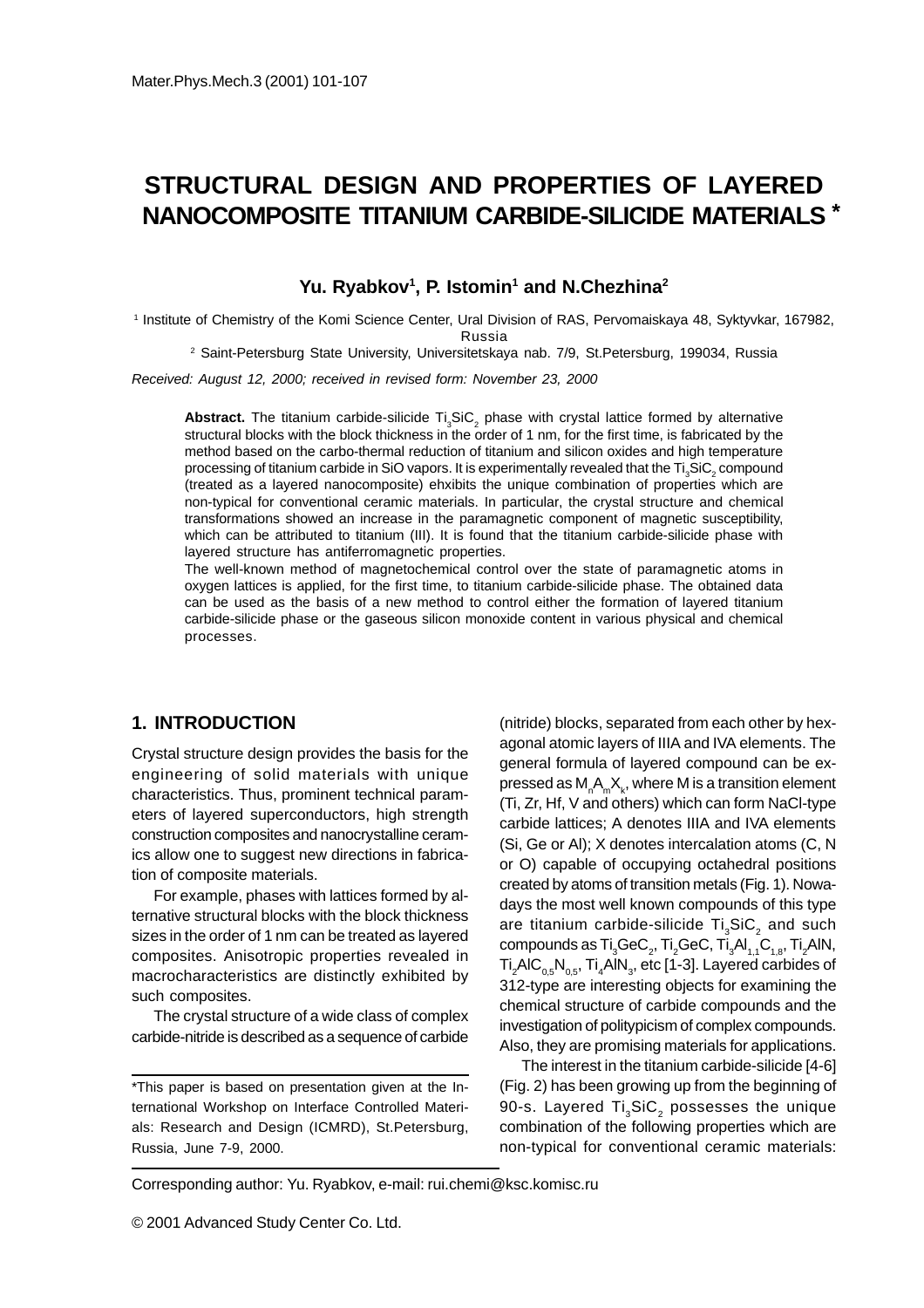

Fig. 1. A-atom layers distributed among MX structural blocks (with distance between the layers (for example A-A) being about 1 nm).

insensitivity to thermal shock treatment, high resistance to crack formation (attaining 7-9 MPa m<sup>1/2</sup>) and mechanical hardness are preserved after the temperature abruptly has changed from 1700K to 300K; comparatively high thermo- and electroconductivity; the microhardness changes along the direction of the force action from 4 to 13 GPa; the plasticity at temperatures higher than 1473K; low friction, etc. [7-12] (Table 1). It is important to emphasize that this material (without disintegration) is able to absorb locally considerable amounts of mechanical energy, in which case it is stable relative to various destructive influences.

The above properties are generally stipulated by the layered type of crystal lattice. Hence a similar behavior is expected to be exhibited by layered carbides. Taking into account high functional



**Fig. 2.** The  $Ti_{3}SiC_{2}$  unit cell.

characteristics of layered carbides, new ceramic materials are developed on their basis, namely, micro- and nanocomposite ceramics, composites with ceramic matrix, etc.

In this paper we will consider the special features of the crystal structure and some properties of the structural components of  $\mathsf{Ti}_3\mathsf{SiC}_2$  conceiving it as a layered nanocomposite.

## **2. COMPARATIVE DESCRIPTION OF TITANIUM CARBIDE TiC AND TITANIUM CARBIDE-SILICIDE**  $\mathsf{Ti}_\mathfrak{z}$ SiC $_2$  CRYSTAL STRUCTURES

Titanium carbide TiC has the NaCl-type crystal structure with the cubic cell lattice parameter  $a=0.433$ nm (for stoichiometric phase). The distances be-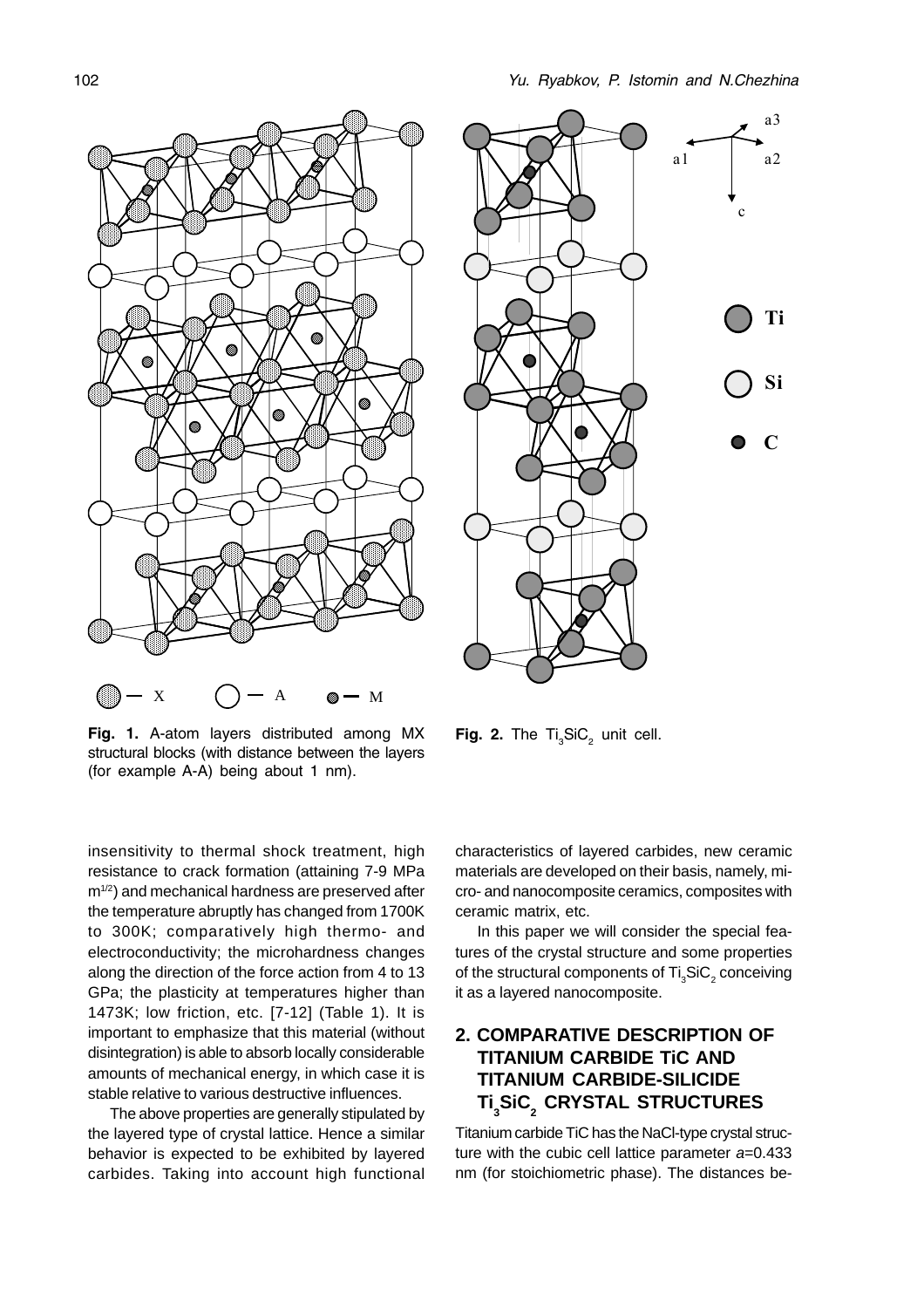|  | 103 |
|--|-----|
|  |     |

| Properties                                   | <b>TiC</b>        |       | $\overline{\text{Si}}$ |     | $\overline{\text{Ti}_3\text{SiC}_2}$ |        |
|----------------------------------------------|-------------------|-------|------------------------|-----|--------------------------------------|--------|
| Density, gm/cc                               | 4.92-4.93         |       | 2.33                   |     | 4.53                                 | $[1]$  |
| Space group                                  | Fm <sub>3</sub> m |       | Fd3m                   |     | $P6_{\text{q}}/$ mmc                 | $[1]$  |
| Cell parameter, nm                           |                   |       |                        |     |                                      |        |
| A                                            | 0.430-0.433       |       | 0.543                  |     | 0.3062                               | $[1]$  |
| Ć                                            |                   |       |                        |     | 1.7637                               | [1]    |
| Interatomic distances, nm                    |                   |       |                        |     |                                      |        |
| $Ti - C$                                     | 0.2165            |       |                        |     | 0.2135                               |        |
| Ti - Si                                      |                   |       |                        |     | 0.2696                               |        |
| Si - Si                                      |                   |       | 0.384                  |     | 0.3062                               |        |
| Ti - Ti                                      | 0.3061            |       |                        |     | 0.3062                               |        |
| Heat capacity $C_p$ at 298K, 34.23           |                   | 20.16 |                        | 110 | $[7]$                                |        |
| J/mol·K                                      |                   |       |                        |     |                                      |        |
| Thermal conductivity at 298K,                | 33                |       | 95.5                   |     | 37                                   | $[7]$  |
| W/m·K                                        |                   |       |                        |     |                                      |        |
| Thermal expansion coefficient,               | $7.0 - 7.9$       |       | $2.3 - 4.8$            |     | 9.1                                  | $[7]$  |
| (at 300-1400K), grad-1                       |                   |       |                        |     |                                      |        |
| Brittle-to-ductile transition                |                   |       | 1100                   |     | ~1500                                | $[2]$  |
| temperature, K                               |                   |       |                        |     |                                      |        |
| Hardness Hv, GPa                             | 30                |       |                        |     | $4 - 13$                             |        |
| Fracture toughness $K_{1C}$<br>$MPa m^{1/2}$ | Less than 4       |       |                        |     | 7 [5], 7-9 [15]                      |        |
| Shear modulus, GPa                           |                   |       |                        |     | 133                                  | $[21]$ |
| Young modulus, GPa                           | 460-494           |       |                        |     | 325                                  | $[21]$ |
| Air oxidation resistance                     | Till              |       | Till                   |     | Till                                 |        |
| (temperature, K)                             | 1100-1300         |       | 400-1500               |     | 1300-1400                            |        |
| Activation energy for oxidation,             | 270               |       |                        |     | 370                                  | $[25]$ |
| kJ/mol                                       |                   |       |                        |     |                                      |        |
| Magnetic susceptibility,                     | 13                |       | $-3.9$                 |     | 83, present work                     |        |
| $106$ emu/g                                  |                   |       |                        |     |                                      |        |

**Table 1.** Comparative properties of titanium carbide TiC. silicon Si and titanium carbide-silicide Ti $_{3}$ SiC<sub>2</sub>.

tween neighbouring titanium atoms and neighbouring titanium and carbon atoms are  $R_{\text{Ti-II}} = 0.3061$  nm and  $R_{\text{t.c}}$  = 0.2165 nm, respectively. This structure can be represented as a sequence of alternated hexagonal (trigonal) layers of titanium and carbon, which are located in the [111] plane. The neighbouring titanium and carbon layers distant by  $R_{\text{TT-CI}}$  = 0.1250 nm. The layers are located in the A B C A B C ... sequence, where underlined letters correspond to titanium layers, while non-underlined letters denote carbon layers.

Titanium carbide–silicide Ti $_{\tiny 3}$ SiC $_{\tiny 2}$ (Fig. 2) has a hexagonal lattice with the parameters a=0.3062 nm and c=1.7637 nm. The distances between neighbouring titanium atoms, neighbouring titanium and carbon atoms, and neighbouring titanium and silicon atoms are  $R_{\text{Ti-Ti}}$ =0.3062 nm,  $R_{\text{Ti-C}}$ =0.2135 nm, and  $R_{\text{max}} = 0.2696$  nm, respectively. The crystal

structure can be represented as a sequence of hexagonal layers of titanium, silicon and carbon, which are arranged in a plane perpendicular to the c-axis. The distances between the atoms in each layer are equal to  $R_{T_i-T_i}$ . The distances between neighbouring titanium and carbon layers, and neighbouring titanium and silicon layers are  $R_{\text{Tr-Cl}} = 0.1197$  nm, and  $R_{\text{TT-Sil}}$ =0.2035 nm, respectively. The layers are arranged in the  $\underline{A}$  B  $\underline{C}$  **Si**  $\underline{C}$  B  $\underline{A}$  C  $\underline{B}$  **Si**  $\underline{B}$  C ... sequence with underlined, non-underlined and bold letters corresponding to titanium, carbon and silicon layers, respectively.

Titanium carbide–silicide structure Ti $_{\tiny 3}$ SiC $_{\tiny 2}$  can be obtained by the substitution of every third carbon layer in titanium carbide TiC by a silicon layer. In this case structural blocks, located between silicon layers and consisting of three titanium and two carbon atomic layers are shifted in such a way as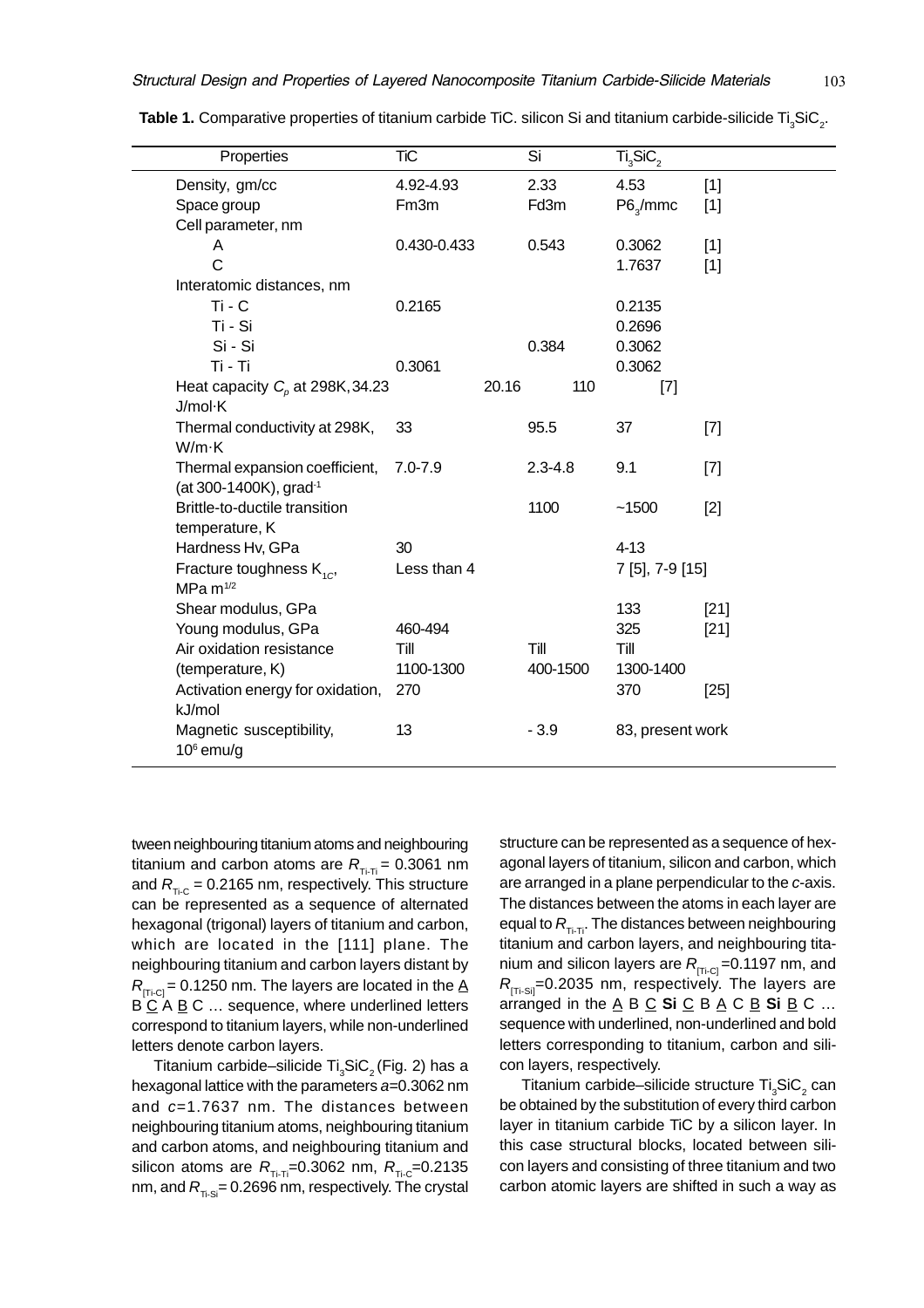to provide coincidence of titanium layer orientations. Silicon layers are located between titanium layers.

In the situation discussed, silicon forms atomic planes with the period 0.89 nm between [Ti<sub>6</sub>C] octahedra blocks, the basic structural elements of titanium-carbide-silicide lattice. Thus, the hexagonal structure is formed with regular alternate silicon- and titanium-carbide layers.

The well-known methods of Ti $_{3}$ SiC $_{2}$  synthesis (CVD, SPS, solid-phase synthesis, reactionary hot isostatic pressing, arc fusion, synthesis from liquidphase, etc.) [4, 13-20] have some drawbacks, preventing a wide use of Ti $_{\tiny 3}$ SiC $_{\tiny 2}$ . The most essential drawbacks are a high cost of initial reagents, the presence of by-products in the final multiphase materials, the necessity of using complex technological equipment and the meeting of rigorous conditions of the synthesis.

In this work the heterophase method of  $\text{Ti}_3\text{SiC}_2$ synthesis is suggested and studied for the first time. The method is based on high temperature processing of titanium carbide in SiO vapors [22]. To produce SiO, we used condensed silicon monoxide (synthesized by reaction  $SiO<sub>2</sub> + C = SiO + CO$  beforehand) or a SiO $_2^{\vphantom{\dagger}}$ +Si reaction mixture, which provided  $P_{\rm SiO}$ ~10²-10ª Pa at 1573K.

The X-ray analysis of solid products of reaction of gaseous SiO with TiC $_{\mathrm{\mathsf{x}}}$  allows us to establish that the formation of  $Ti<sub>3</sub>SiC<sub>2</sub>$  starts at 1473-1573K. In doing so, no other products have been observed.

 $\mathrm{Ti}_3\mathrm{SiC}_2$  is resulted from the reaction:

$$
3TiC + SiO = Ti3SiC2 + CO
$$
 (1)

It is necessary to note that the lattice parameters of TiC and Ti $_{\tiny 3}$ SiC $_{\tiny 2}$  remain constant for a long time of processing (more than 3 hours) at the conditions of the experimental oxidizing of solid phases under the action of oxygen-containing components of gas phase (SiO and CO). Therefore, the methods of synthesis of monophase titanium carbide-silicide is principally new in comparison with other methods, in which case there is a possibility to control the process by regulating the gaseous component (SiO and CO) pressure. Moreover, this approach allows  $\mathsf{Ti}_3\mathsf{SiC}_2$  to be produced by carbo-thermal reduction of titanium and silicon oxides, accessible and cheap initial reagents.

For the first time, we applied the well-known method of magnetic susceptibility to control the process of phase formation of layered titanium carbide-silicide. This method allows one to control the atom states of transition elements in the crystal lattices of complex compounds. The chemical structure of numerous solid solutions of oxide systems with



Fig. 3. (a) Ti-containing crystal structure blocks of  $Ti_{3}SiC_{2}$ ; (b)  $[TiC_{6}]$  octahedra; (c) distorted [TiC<sub>3</sub>Si<sub>3</sub>] octahedra.

various structures (perovskite, corundum, layered  $\mathsf{K}_2$ NiF $_4-$ type structures, etc. [23]) were studied with the help of the method discussed. However, the use of this method in studying the carbide structures is rather seldom.

We studied the products of high-temperature processes resulting in layered titanium carbide-silicide phase from low paramagnetic titanium carbide in the medium of silicon monoxide. The crystal structure and chemical transformations (in accordance with to the reaction 1) depend on the time of carbidephase exposure in gaseous SiO. In this situation, control measurements of magnetic susceptibility of carbide-silicide compounds showed an increase in the paramagnetic component of magnetic susceptibility, which can be attributed to titanium (III). Examination of the specific structural features of layered titanium carbide-silicide phase, carried out before, showed that titanium atoms, joining to silicon layers, are surrounded mixed carbon-silicon octahedra (Fig. 3).

The transition of titanium atoms into the  $^2\mathsf{T}_2^{\phantom{\dagger}}$ -state is confirmed by the results of X-ray-photoelectron research which indicate about the presence of titanium atoms in two reliably distinctive degrees of oxidation (Ti  $\sqrt{V}$  and Ti  $\sqrt{III}$ ) [24].

To study the distribution of paramagnetic titanium atoms in the (1-*x*) TiC-*x*Ti<sub>3</sub>SiC<sub>2</sub> composition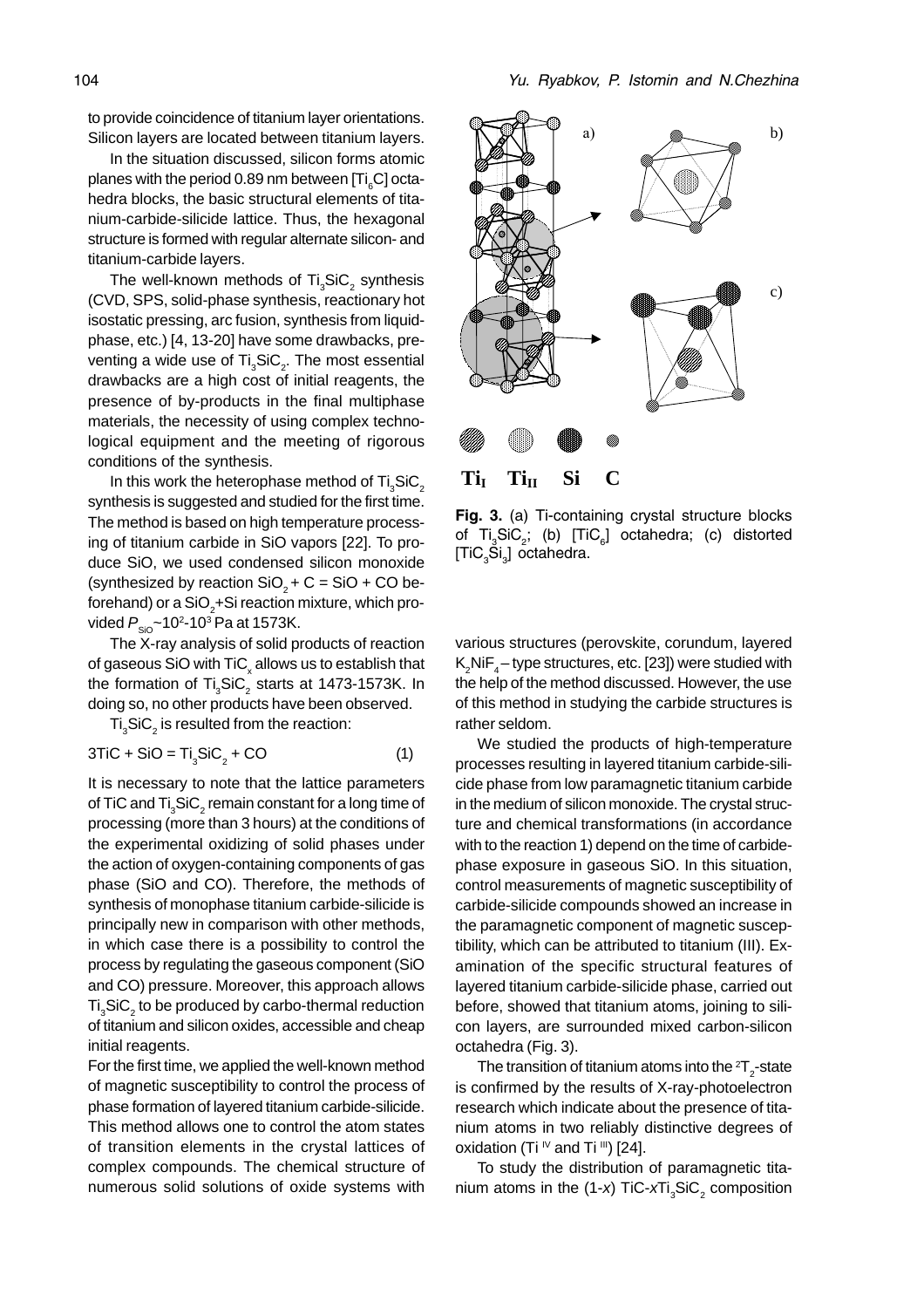| No of<br>samples |                 | Conditions                                      |      |     | Phase contents in<br>the products, % | Magnetic suscep-<br>tibility, 10 <sup>6</sup> emu/g | Effective magnetic<br>moment, BM (at R.T.) |
|------------------|-----------------|-------------------------------------------------|------|-----|--------------------------------------|-----------------------------------------------------|--------------------------------------------|
|                  |                 | $P_{\text{SiO}}$ , Pa Exposition h $T^{\circ}C$ |      | TiC | Ti <sub>3</sub> SiC <sub>2</sub>     | (at R. T.)                                          |                                            |
|                  | 0               | 0                                               |      | 100 | 0                                    | 13                                                  | 0.18                                       |
| 1                | $10^{2}-10^{3}$ | 1                                               | 1300 | 84  | 16                                   | 35                                                  | 0.28                                       |
| 2                | $10^{2}-10^{3}$ | 2                                               | 1300 | 78  | 22                                   | 40                                                  | 0.31                                       |
| 3                | $10^{2}-10^{3}$ | 3                                               | 1300 | 66  | 34                                   | 51                                                  | 0.34                                       |

**Table 2.** Conditions of the formation of layered titanium carbide-silicide during exposition of TiC in gaseous SiO.

by the above-mentioned scheme, model samples were synthesized (with x from 0 to 0,34). Their magnetic susceptibility was measured (see Table 2).

## **3. DISCUSSION OF MAGNETIC SUSCEPTIBILITY RESULTS**

Magnetic susceptibility of samples 1, 2 and 3 was measured in the temperature range from 77 to 400K. The paramagnetic component of magnetic susceptibility per 1 mole of titanium contained in the material was calculated.

Effective magnetic moments were calculated in

accordance with the formula  $\mu_{\text{\tiny eff}} = \frac{1}{\text{N}\beta^2} \sqrt{\chi}$  $=\frac{3k}{\overline{N\beta^2}}\sqrt{\chi T}$  $_{\tiny 2}^-$ √ $\chi$ / and plotted vs.  $T$  (Fig. 4). The effective magnetic moments (0,15-0,40 BM), on the one hand, indicate about the presence of paramagnetic centers in the samples, which must be  $Ti^{+3}(d^{t})$ , and, on the other hand, allow one to estimate their fraction in carbide-silicide compound (for a single titanium atom with  $d<sup>1</sup>$  electronic configuration, the spin-only value of  $\mu_{\alpha}$  is 1,73 BM).

A similar character of temperature dependencies of effective magnetic moments, for all the compositions, allows one to conclude the following:

- (i) The nature of paramagnetic centers is of the same origin. Their generation causes the special features of the layered structure of titanium carbidesilicide.
- (ii) The character of the temperature dependences indicate on the antiferromagnetic type of interactions between paramagnetic centers.

An increase in isothermal values of  $\mu_{\text{eff}}$  with the increase in the content of Ti $_{\scriptscriptstyle 3}$ SiC $_{\scriptscriptstyle 2}$  in the sample points to the fact that paramagnetic titanium atoms  $\text{Ti}^{+3}(d^{\text{t}})$ are contained in this phase. To prove this supposition, it is necessary to determine the additivity of the variation of the fraction of  $\mathsf{Ti}_3\mathsf{SiC}_2$  phase and of

the increase in the effective magnetic moment. It is important that the fraction of titanium atom with  $d<sup>1</sup>$ electronic configuration (Ti<sup>+3</sup>) (a<sub>i</sub>) must not change with temperature over the range of magnetic susceptibility measurements, for every composition.

The concentration of paramagnetic centers  $(a_j)$ in samples 2 and 3 was reduced to that in sample 1  $(a<sub>1</sub>)$  in accordance with the following formula:

$$
K_j = \frac{a_i}{a_i} = \frac{\mu_i^2}{\mu_i^2},\tag{2}
$$

where  $\mathcal{K}_{\scriptscriptstyle\beta}$  is the relative fraction of paramagnetic centers. The values of  $K_2$  and  $K_3$  are statistically distributed over their average value ( $\mathsf{K}\xspace_{_{2}}$ 1.14±0.03,  $\mathsf{K}\xspace_{_{3}}$ 1.43±0.02) at different temperatures (Fig. 5). This shows that as far as ai cannot depend on temperature, our calculations are quite adequate for all the compositions under study. The dependence of the relative fraction of paramagnetic centers (*K<sub>i</sub>*) on the content of Ti $_{\scriptscriptstyle 3}$ SiC $_{\scriptscriptstyle 2}$  is tentatively linear (coefficient of correlation is  $r = 0.99988$ ). It gives the prerequisite



Fig. 4. Variation of effective moment  $\mu_{_{\text{eff}}}$  (BM) with temperature, for  $(1-x)$ TiC-xTi<sub>3</sub>SiC<sub>2</sub> samples.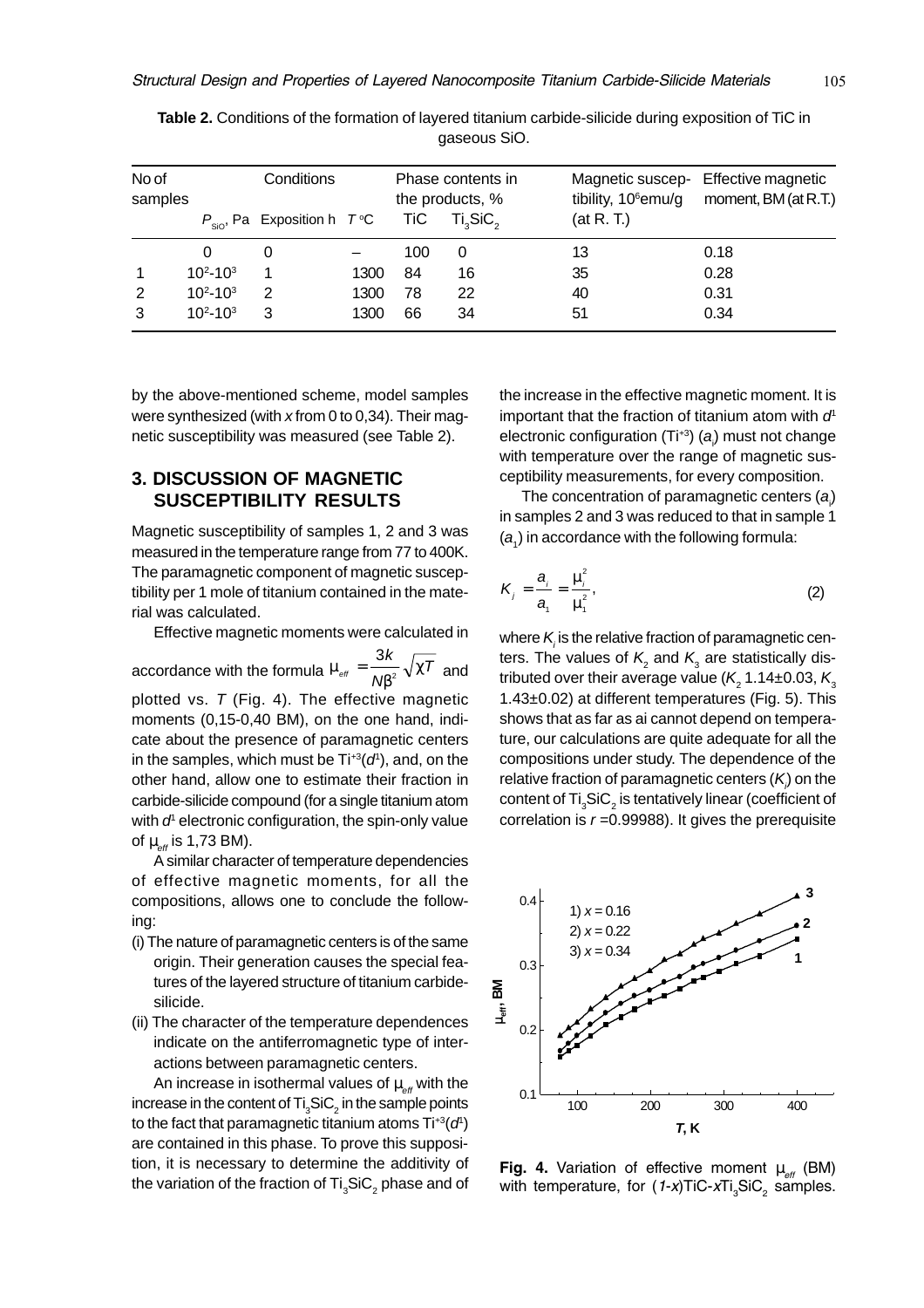

Fig. 5. Relative fraction of paramagnetic centers  $(K<sub>i</sub>)$  in the samples 2 and 3, reduced to the fraction of paramagnetic centers in the sample 1 at test temperatures.



Fig. 6.  $Ti_{3}SiC_{2}$  concentration dependence of the relative part of paramagnetic atoms Ti<sup>+3</sup> (n<sub>para</sub>) in the samples of the system (l-x)TiC-xTi $_{3}^{\circ}$ SiC<sub>2</sub>, reduced to the fraction of paramagnetic centers in the pure  $Ti_{3}SiC_{2}$  (dotted line is the extrapolation to pure  $Ti<sub>3</sub>SiC<sub>2</sub>$  (x=1) and pure TiC (x=0)).

for extrapolating  $\mathcal{K}_{\scriptscriptstyle\!/\,}$ (in general, it is incorrect) to pure TiC and Ti<sub>3</sub>SiC<sub>2</sub>. The dependence of relative concentration of paramagnetic centers in the samples of the TiC - Ti $_{\tiny 3}$ SiC $_{\tiny 2}$  system, reduced to the concentration of paramagnetic centers in Ti<sub>2</sub>SiC<sub>2</sub> (extrapolated values) is shown in Fig. 6. Temperature dependence of  $\mu^2_{\textrm{\tiny eff}}$  , for the Ti $_{3}$ SiC $_{2}$ , phase was calculated using the extrapolated  $\mathcal{K}_{\scriptscriptstyle\mathcal{J}}$  values (Fig. 7).

## **4. CONCLUSIONS**

In samples of the  $(1-x)$ TiC-xTi<sub>3</sub>SiC<sub>2</sub> system an increase in the fraction of titanium carbide-silicide results in an additive increase in the mole paramagnetic characteristics; the concentration of paramagnetic centers does not depend on temperature (effective magnetic moment of samples of the TiC -  $\text{Ti}_3\text{SiC}_2$  system depends additively on the content



Fig. 7. Calculated temperature dependence of  $\mu_{_{\text{\it eff}}}^{^{2}}$ , for the Ti $_{_{3}}$ SiC<sub>2</sub> phase.

of Ti<sub>3</sub>SiC<sub>2</sub>). Therefore, the layered structure of a carbide-silicide composition, resulting from the synthesis, causes the variations in the magnetic properties of this material.

The estimating calculation of the effective magnetic moment of Ti $_3$ SiC<sub>2</sub> in the range of temperatures under study gives the value nearly 5 times greater than  $\mu_{\text{eff}}$  of TiC. The temperature dependence of the effective magnetic moment of the  $Ti<sub>2</sub>SiC<sub>2</sub>$ phase in carbide-silicide composition was determined using the extrapolated data.

The experimental and calculated reduced temperature dependences of magnetic characteristics of the materials, containing titanium carbide-silicide phase  $\mathsf{Ti}_\mathsf{3}\mathsf{SiC}_\mathsf{2}$  with layered structure, indicate on the antiferromagnetic exchange interactions between paramagnetic titanium atoms.

The well-known method of magnetochemical control over the state of paramagnetic atoms in oxygen lattices is applied, for the first time, to titanium carbide-silicide phase. The obtained data may form the basis of a new method to control either the formation of layered titanium carbide-silicide phase or monoxide silicon content in various physical and chemical processes.

## **ACKNOWLEDGMENTS**

We acknowledge the support of the RFBR Grant No 99-03-32567a.

## **REFERENCES**

- [1] W. Jeitschko and H. Nowotny // Monatsh. Chem. **98** (1967) 329.
- [2] M. W. Barsoum and T. El-Raghy // J. Mater. Synth. and Process. **5** (1997) 197.
- [3] M. Gamarnik and M. W. Barsoum // J. Mater. Sci. **34** (1999) 169.